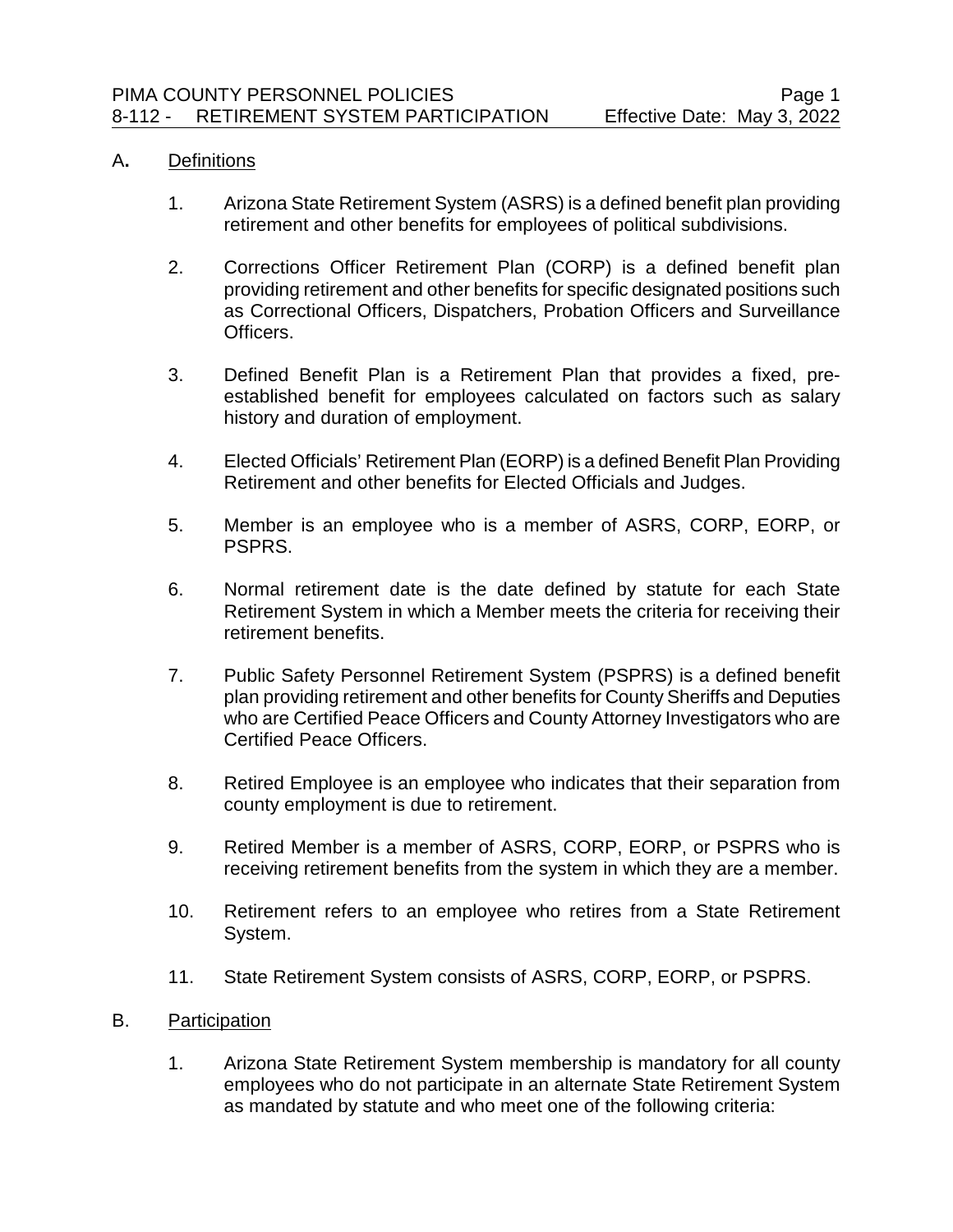- a. Employees who are hired to work at least twenty (20) weeks in a fiscal year and twenty (20) or more hours per week become members of the Arizona State Retirement System upon employment.
- b. If an employee is hired to work part-time, sometimes working twenty (20) or more hours in a week and sometimes working less, that employee becomes eligible at the start of the twentieth (20<sup>th</sup>) week of working twenty (20) or more hours in a fiscal year. Once an employee meets eligibility in a fiscal year, they remain eligible until the end of the fiscal year.

## C. Retirement

- 1. An employee is eligible for retirement when they reach their normal retirement date. Each State Retirement System has different criteria for an employee's normal retirement date. It is the employee's responsibility to contact their respective State Retirement System to determine whether they meet their normal retirement date and its listed eligibility requirements.
- 2. An employee who is a retired member of a State Retirement System can retain employment by following the rules for return to work as provided below.
- 3. Retired employees can return to work as provided below.

## D. Return To Work

- 1. Any retired employee or prospective employee who is a retired member of a State Retirement System and is hired or rehired to work in a county position, is required to notify the county of their retirement status within 15 days of hire by submitting a notification of retirement from a State Retirement System Form to Human Resources.
- 2. Any retired employee or prospective employee who is a retired member of a State Retirement System and is hired or rehired to work in a county position within 365 days of their retirement from a State Retirement System, is required to:
	- a. Obtain approval from the Appointing Authority, Human Resources, AND County Administration, by submitting a Notification of retirement from a State Retirement System Form, prior to their return to work.
	- b. Obtain approval from the Appointing Authority and County Administration if requesting a reduced work schedule of fewer than 40 hours per week.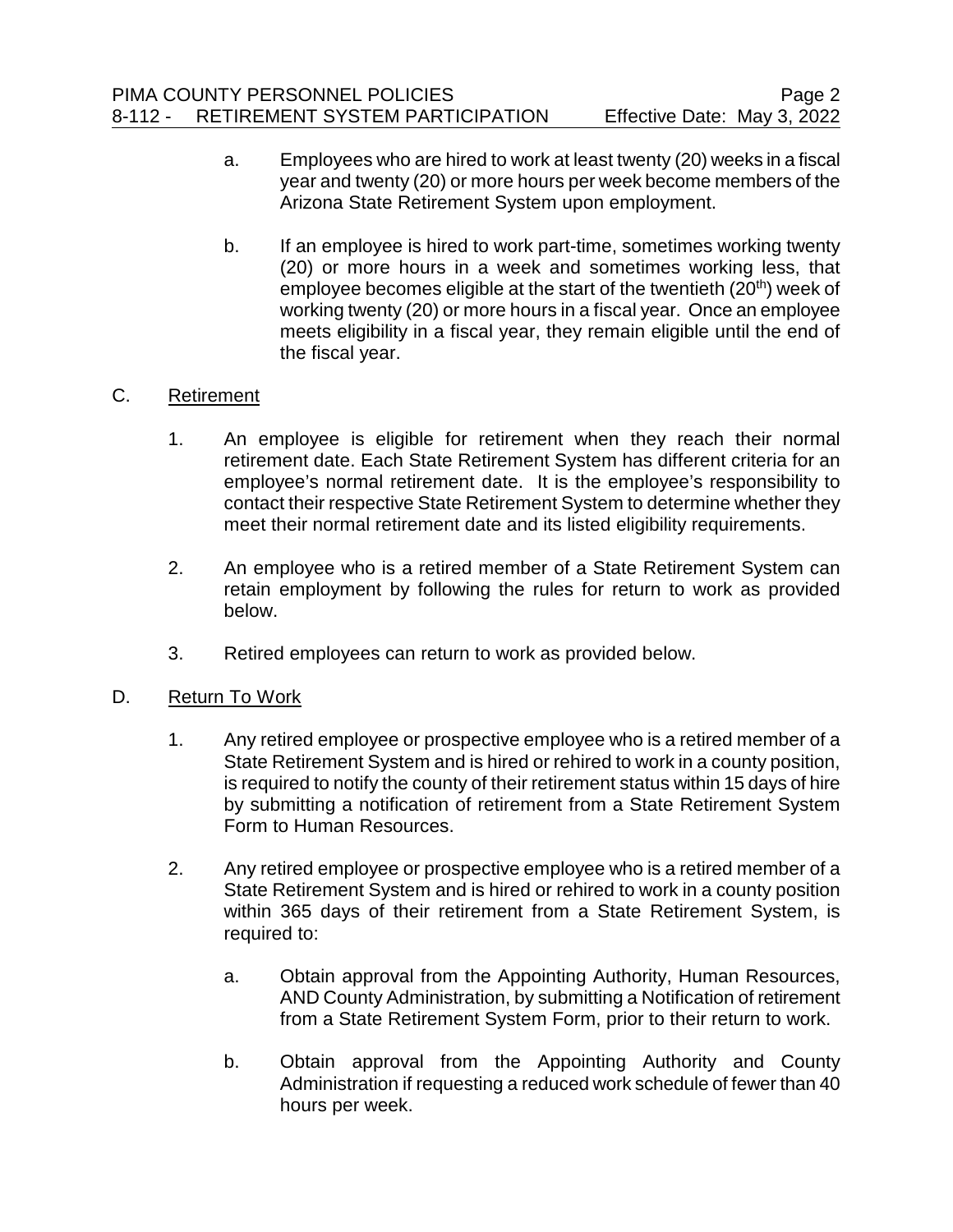- c. Submit a return to work form to their respective state retirement system, upon their return to work or at any time in which there is a change in their regular weekly work hours, as warranted by their respective State Retirement System.
- d. Comply with the Statutes and Rules of their respective State Retirement System.
- 3. Any current employee who intends to retire from a State Retirement System and not terminate their employment with the county is required to:
	- a. Obtain approval from the Appointing Authority, Human Resources, and County Administration by submitting a notification of retirement from a State Retirement System Form, prior to their retirement date.
	- b. Obtain approval from the Appointing Authority and County Administration if requesting a reduced work schedule of less than 40 hours per week.
	- c. Apply for retirement with their respective State Retirement System.
	- d. Submit a return to work form to their respective State Retirement System, upon their return to work or at any time in which there is a change in their regular weekly work hours, as warranted by their respective State Retirement System.
	- e. Comply with the Statutes and Rules of their respective State Retirement System.
- 4. Specific to approvals for return to work for Deputy County Administrators, Assistant County Administrators, Department Directors, Deputy Department Directors, or Chief Deputies of Elected Offices, The County Administrator must provide notice of such approval of return to work to the Board of Supervisors.
	- a. Notice to the Board of Supervisors shall include the reasons for the personnel action, the projected length of service, and critical objectives to be achieved by the employee.
- 5. Specific to the County Administrator or Clerk of The Board, the Board of Supervisors must approve at a properly noticed public meeting of the Board of Supervisors, any return to work that is a result of a retirement from ASRS.
	- a. The County Administrator or Clerk of The Board is required to provide notice to the Board of Supervisors of their intention to retire from